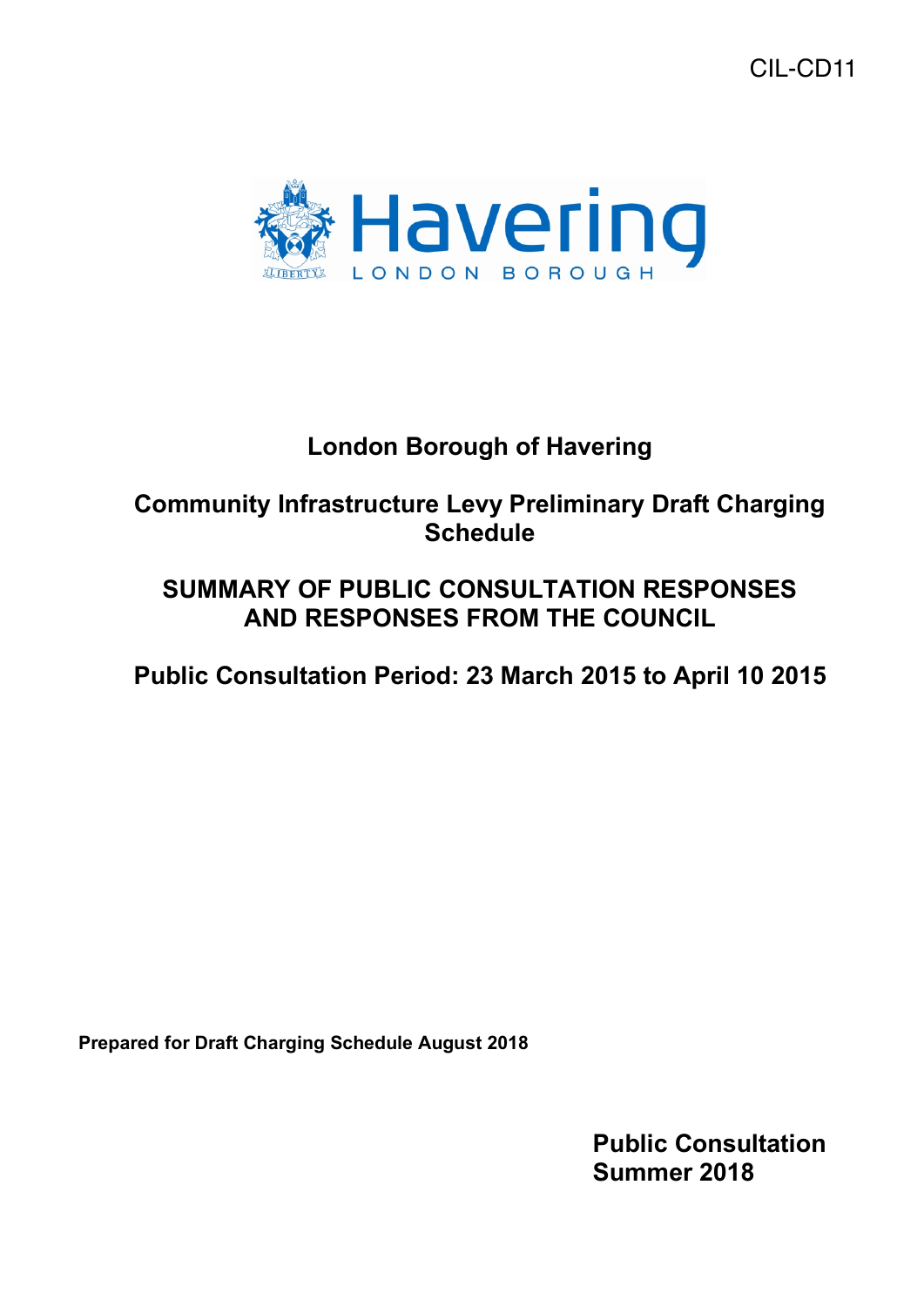| Respondent                                                                                              | <b>Comments</b>                                                                                                                                                                                                                                                                                                                                                                                                                                                                                                                                                                                               | <b>Recommended LBH Response</b>                                                                                                                                                                                                                                                                                                                                                                                                                                                                                                                                                                                                                                                                                                                                                                                                                                                                                                                                                                                                                                                                                                                                                                               |
|---------------------------------------------------------------------------------------------------------|---------------------------------------------------------------------------------------------------------------------------------------------------------------------------------------------------------------------------------------------------------------------------------------------------------------------------------------------------------------------------------------------------------------------------------------------------------------------------------------------------------------------------------------------------------------------------------------------------------------|---------------------------------------------------------------------------------------------------------------------------------------------------------------------------------------------------------------------------------------------------------------------------------------------------------------------------------------------------------------------------------------------------------------------------------------------------------------------------------------------------------------------------------------------------------------------------------------------------------------------------------------------------------------------------------------------------------------------------------------------------------------------------------------------------------------------------------------------------------------------------------------------------------------------------------------------------------------------------------------------------------------------------------------------------------------------------------------------------------------------------------------------------------------------------------------------------------------|
| Adam Kemeny /<br>Carl Dyer of<br>Thomas Eggar<br><b>LLP</b><br>(On behalf of<br>Asda Stores<br>Limited) | In summary, Asda Stores objects<br>to the Havering Community<br>Infrastructure levy because it<br>considers that the proposal does<br>not strike a balance between the<br>desirability of funding the cost of<br>infrastructure required to support<br>development from CIL and its<br>potential impacts on the economic<br>viability of development.                                                                                                                                                                                                                                                         | The PDCS and viability assessment has taken<br>account of the latest CIL regulations and in<br>particular Regulation 14 as an appropriate<br>balance has been struck between the<br>desirability of funding the total cost of<br>infrastructure required to support<br>development and the potential effects of the<br>imposition of CIL on the economic viability of<br>development based on a robust viability<br>appraisal.                                                                                                                                                                                                                                                                                                                                                                                                                                                                                                                                                                                                                                                                                                                                                                                |
|                                                                                                         | It identifies specific concerns;<br>The consultation fails to<br>reflect the latest CIL<br>Regulations in regard to<br>the balance to be struck<br>between funding<br>infrastructure and<br>economic viability.<br>The impact on policies<br>$\bullet$<br>enhancing economic<br>performance<br>The financial assumptions<br>and viability assessments<br>contained in the CIL<br><b>Viability Assessment</b><br>The proposal to split<br>charges for small and large<br>retail development<br>Issues relating to State Aid<br>Concerns about the<br>Council's approach to<br>setting CIL charges<br>generally | As Thomas Eggar highlight, rates should be set<br>based on the consideration of CIL Regulation<br>14 and in this regard it is highlighted that CIL<br>rates cannot be set based on policy<br>aspirations, therefore Thomas Eggar's<br>comments that "an appropriate CIL charge will<br>encourage new development and promote<br>redevelopment to create employment and<br>ensure a range of shopping choices The<br>Proposed large scale retail CIL would<br>discourage large scale retail developments"<br>are not suitable reasons as to why a charging<br>authority should consider charging a lower<br>rate of CIL and could in fact be considered to<br>be State Aid. CIL rates are required by the<br>regulations to be set based on appropriate<br>available viability evidence.<br>The viability evidence prepared in support of<br>the DCS takes account of the latest evidence<br>on the performance of the retail sector. The<br>contents of the DCS will be compliant with the<br>regulations and Mayoral CIL requirements.<br>The viability evidence and the CIL rates for<br>retail development have been set at rates that<br>strike an appropriate balance as required by<br>the regulations. |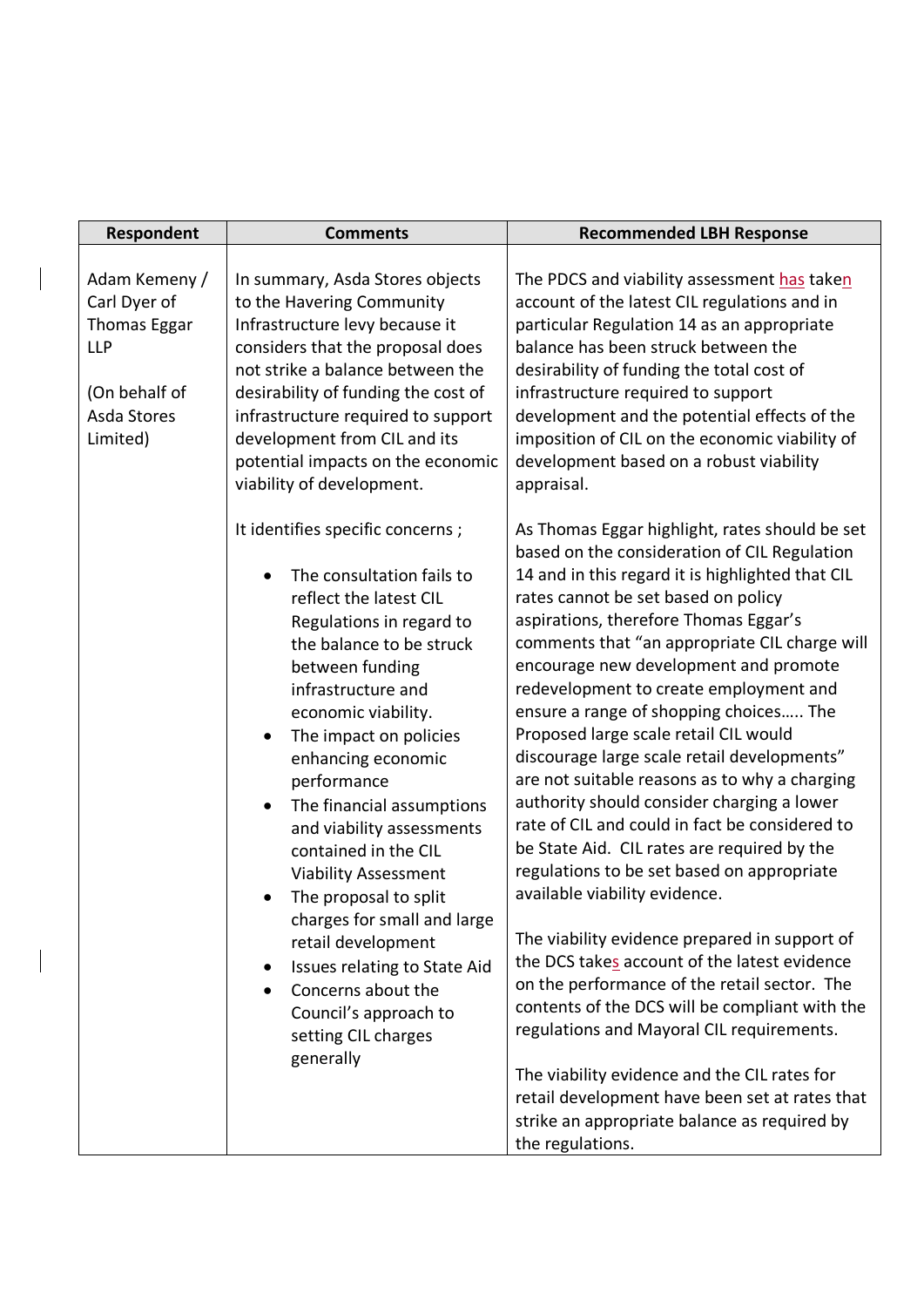| Respondent | <b>Comments</b> | <b>Recommended LBH Response</b>                                                                                                                                                                                                                                                                                                                                                                                                                                                                                                                                                                                                                                                                                                                                                                                        |
|------------|-----------------|------------------------------------------------------------------------------------------------------------------------------------------------------------------------------------------------------------------------------------------------------------------------------------------------------------------------------------------------------------------------------------------------------------------------------------------------------------------------------------------------------------------------------------------------------------------------------------------------------------------------------------------------------------------------------------------------------------------------------------------------------------------------------------------------------------------------|
|            |                 | The distinction between the two different<br>retail CIL levels is based on relevant retail<br>typologies for the borough and the viability<br>evidence demonstrates that larger retail<br>developments have a greater degree of<br>viability than other forms of retail<br>development.                                                                                                                                                                                                                                                                                                                                                                                                                                                                                                                                |
|            |                 | The Wycobe District Council CIL Charging<br>Schedule, which was formally introduced from<br>1 November 2012, includes CIL charges for:<br>Convenience based supermarkets and<br>superstores and retail warehousing (Over<br>2080 square metres); and<br>All other retail $A1 - A5$ and sui generis uses<br>akin to retail.<br>Superstores/supermarkets are defined<br>as shopping destinations in their own<br>right where weekly food shopping<br>needs are met and which can also<br>include non-food floorspace as part of<br>the overall mix of the unit; and<br>Retail warehouses are defined as large<br>٠<br>stores specialising in the sale of<br>household goods (such as carpets,<br>furniture and electrical goods), DIY<br>items and other ranges of goods,<br>catering for mainly car-borne<br>customers. |
|            |                 | The inspector's report for the Wycombe CIL<br>examination (10/09/12) explicitly stated that<br>'There is nothing in the CIL regulations to<br>prevent differential rates for retail<br>developments of different sizes, provided they<br>are justified by the viability evidence and<br>differing retail characteristics or zones.'                                                                                                                                                                                                                                                                                                                                                                                                                                                                                    |
|            |                 | It is acknowledged that size does not<br>necessarily result in the higher values<br>generated by convenience based<br>supermarkets and superstores and retail<br>warehousing uses. Rather, is it a combination<br>of factors including:<br>The availability of car parking;                                                                                                                                                                                                                                                                                                                                                                                                                                                                                                                                            |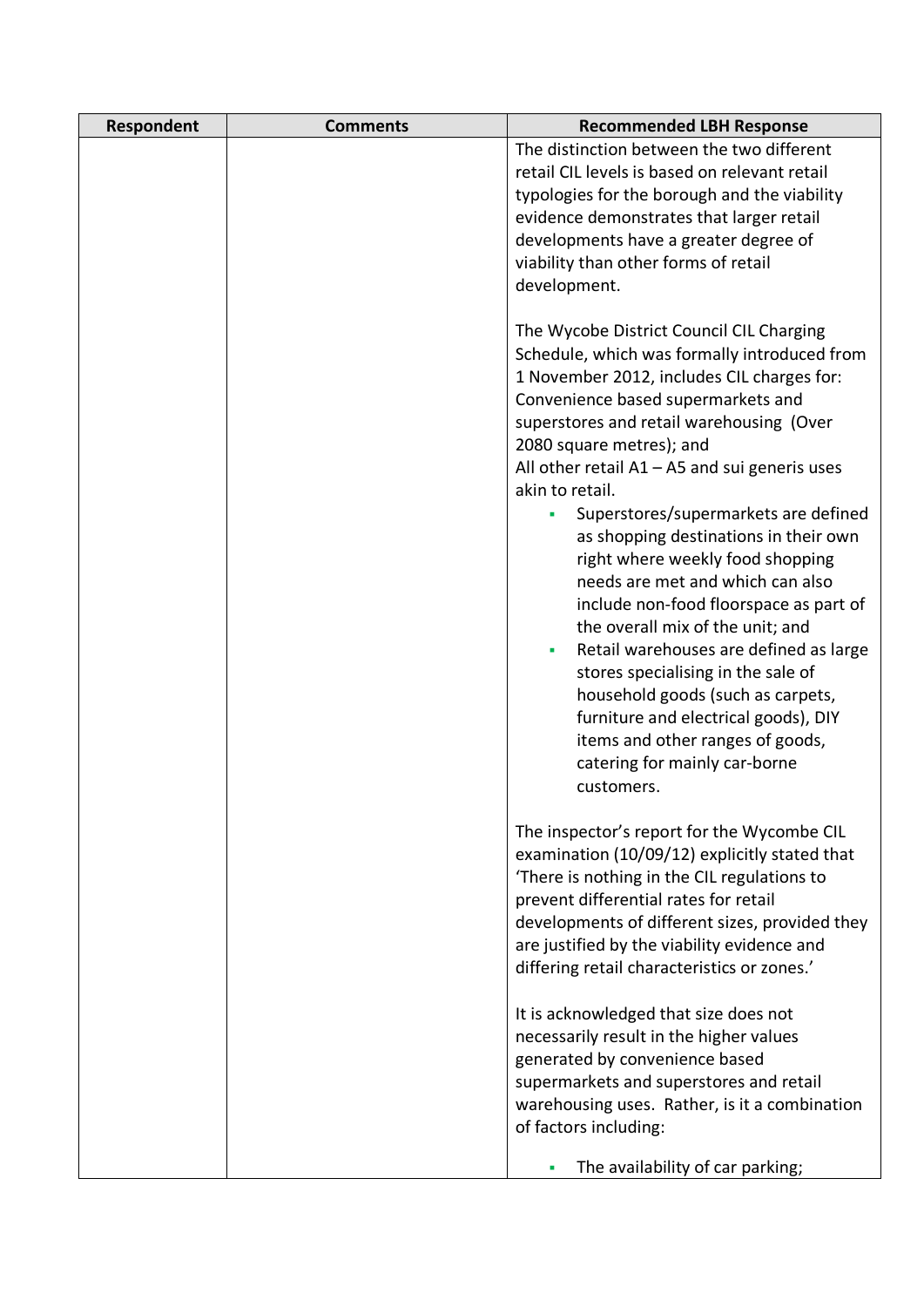| Respondent | <b>Comments</b> | <b>Recommended LBH Response</b>                                                                                                                                                                                                                                                                                                                                                                                                                                                                                                                                                                                                                                                                                                                                                                                                                                                                                                                                                                                                |
|------------|-----------------|--------------------------------------------------------------------------------------------------------------------------------------------------------------------------------------------------------------------------------------------------------------------------------------------------------------------------------------------------------------------------------------------------------------------------------------------------------------------------------------------------------------------------------------------------------------------------------------------------------------------------------------------------------------------------------------------------------------------------------------------------------------------------------------------------------------------------------------------------------------------------------------------------------------------------------------------------------------------------------------------------------------------------------|
|            |                 | The operational economics of<br>×,<br>supermarkets/superstores (these uses<br>are known to be efficient at generating<br>volume sales whilst having low<br>operating costs);<br>The rents that retailers are willing to<br>pay to occupy these units tend to be<br>high (particularly with regard to<br>comparison retailing as these locations<br>will command prime rents in the<br>borough);<br>The value which the investment<br>market ascribe to such units is high,<br>this is due to such units being<br>occupied by operators with greater<br>covenant strength, which results in<br>lower yields being applied; and<br>Such large developments are also<br>٠<br>likely to come forward on sites which<br>have lower existing use values i.e. a<br>large majority of large retail units have<br>historically been developed on former<br>industrial sites and as a result a lower<br>benchmark land value is achieved,<br>which results in a higher surplus and<br>consequently a potential for a higher<br>CIL rate. |
|            |                 | It is further noted that since the PDCS was<br>published a number of Charging Authorities<br>have adopted differential rates on retail<br>including but not limited to LB Bexley, RB<br>Kingston Upon Thames, LB Tower Hamlets, RB<br>Greenwich, LB Hackney, London Legacy<br>Development Corporation.                                                                                                                                                                                                                                                                                                                                                                                                                                                                                                                                                                                                                                                                                                                         |
|            |                 | In addition, it is noted that as of June 2014 the<br>Government's CIL Guidance explicitly sets out<br>that differential rates can be set based on<br>scales of development.                                                                                                                                                                                                                                                                                                                                                                                                                                                                                                                                                                                                                                                                                                                                                                                                                                                    |
|            |                 | The PDCS already contains a statement that LB<br>Havering proposes, at its discretion, to allow<br>the value of infrastructure provided to be<br>offset against the chargeable amount of CIL.                                                                                                                                                                                                                                                                                                                                                                                                                                                                                                                                                                                                                                                                                                                                                                                                                                  |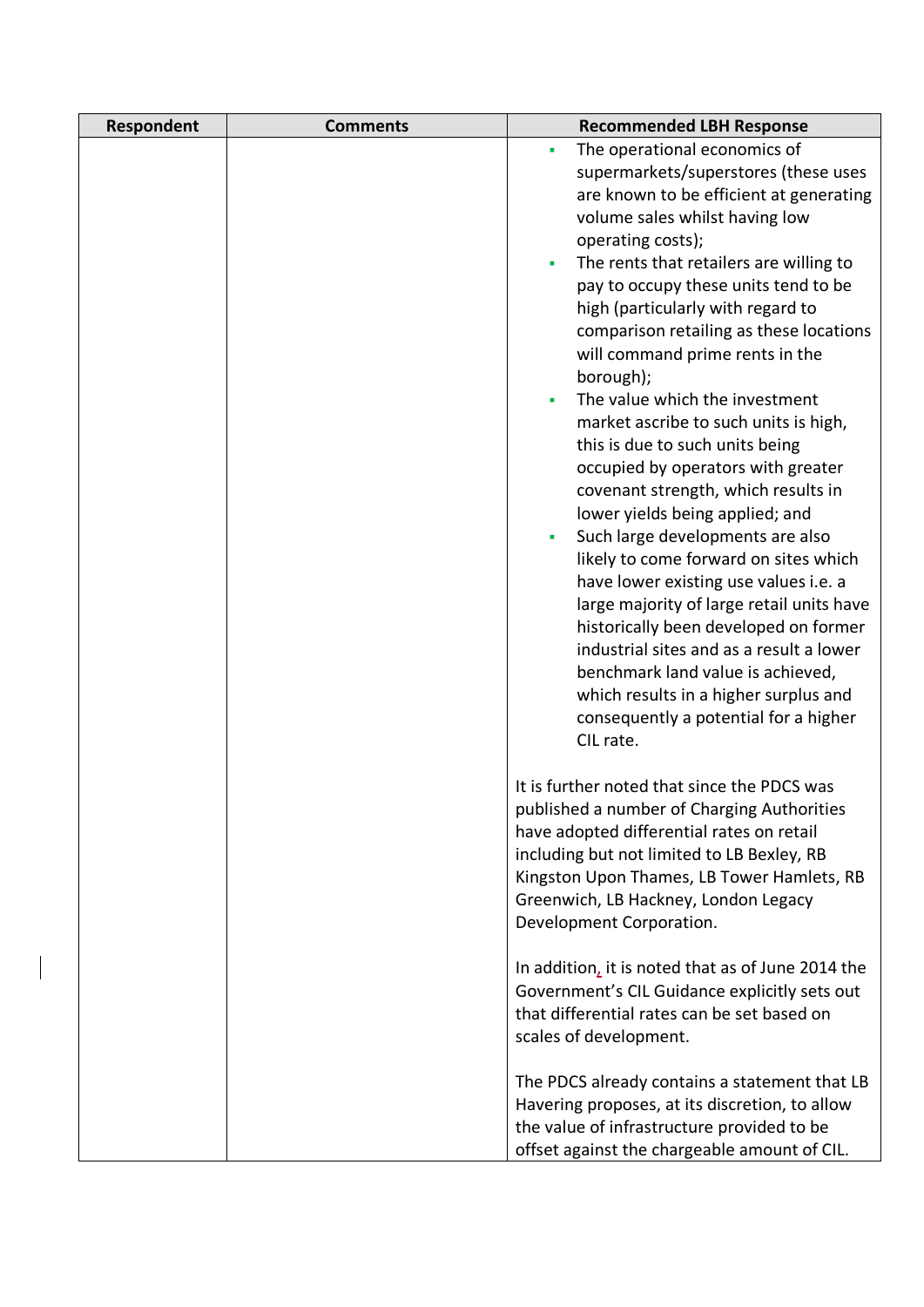| Respondent        | <b>Comments</b>                        | <b>Recommended LBH Response</b>                   |
|-------------------|----------------------------------------|---------------------------------------------------|
|                   |                                        | The Council may enter into agreements to          |
|                   |                                        | receive infrastructure as payment.                |
|                   |                                        | The differential rates have been set in such a    |
|                   |                                        | way that they do not constitute a notifiable      |
|                   |                                        | State Aid under European Commission               |
|                   |                                        | regulations through conferring selective          |
|                   |                                        | advantage to any 'undertaking'. The               |
|                   |                                        | differential rates are supported by robust        |
|                   |                                        | viability evidence which justifies this approach. |
|                   |                                        | An 'instalment policy' containing details of the  |
|                   |                                        | number of instalments permitted, the timing       |
|                   |                                        | and dates of payments, the amount payable in      |
|                   |                                        | any instalment and a minimum monetary             |
|                   |                                        | threshold is included in the Draft Charging       |
|                   |                                        | Schedule.                                         |
|                   |                                        | LB Havering to confirm that Epping Forest         |
| Ian White         | Epping Forest District Council has     | District Council will be kept updated on CIL      |
| (Epping Forest    | no specific comments.                  | process through consultation that will be         |
| District Council) |                                        | undertaken on the Draft Charging Schedule.        |
|                   | <b>Epping Forest District Council</b>  |                                                   |
|                   | want to be kept informed as to         |                                                   |
|                   | the progress with the Havering CIL     |                                                   |
|                   | particularly in the light of the       |                                                   |
|                   | significant shortfall expected from    |                                                   |
|                   | CIL rates and the options that         |                                                   |
|                   | Havering will consider to try to       |                                                   |
|                   | satisfy the gap in funding for         |                                                   |
|                   | infrastructure.                        |                                                   |
|                   |                                        | No technical response required.                   |
| Ross Anthony      | The Theatres Trust supports the        |                                                   |
|                   | setting of a 'nil' rate for 'All other |                                                   |
| (On behalf of     | development' which it assumes          |                                                   |
| The Theatres      | includes all Use Classes D1, D2,       |                                                   |
| Trust)            | and some sui generis uses (eg          |                                                   |
|                   | theatres) which do not justify         |                                                   |
|                   | sufficient income streams to cover     |                                                   |
|                   | their costs.                           |                                                   |
|                   |                                        | The current PDCS identifies green                 |
| Natural England   | Natural England has no specific        | infrastructure as being likely to be one of the   |
|                   | comments to make on the draft          | types of infrastructure will be funded by CIL.    |
|                   | CIL charges.                           | The DCS contains a draft Regulation 123 List      |
|                   |                                        | which indicates the approach towards funding      |
|                   | Natural England makes general          | of infrastructure including green                 |
|                   | point that it sees CIL as playing an   | infrastructure.                                   |
|                   | important role in delivering a         |                                                   |
|                   | strategic approach in their local      |                                                   |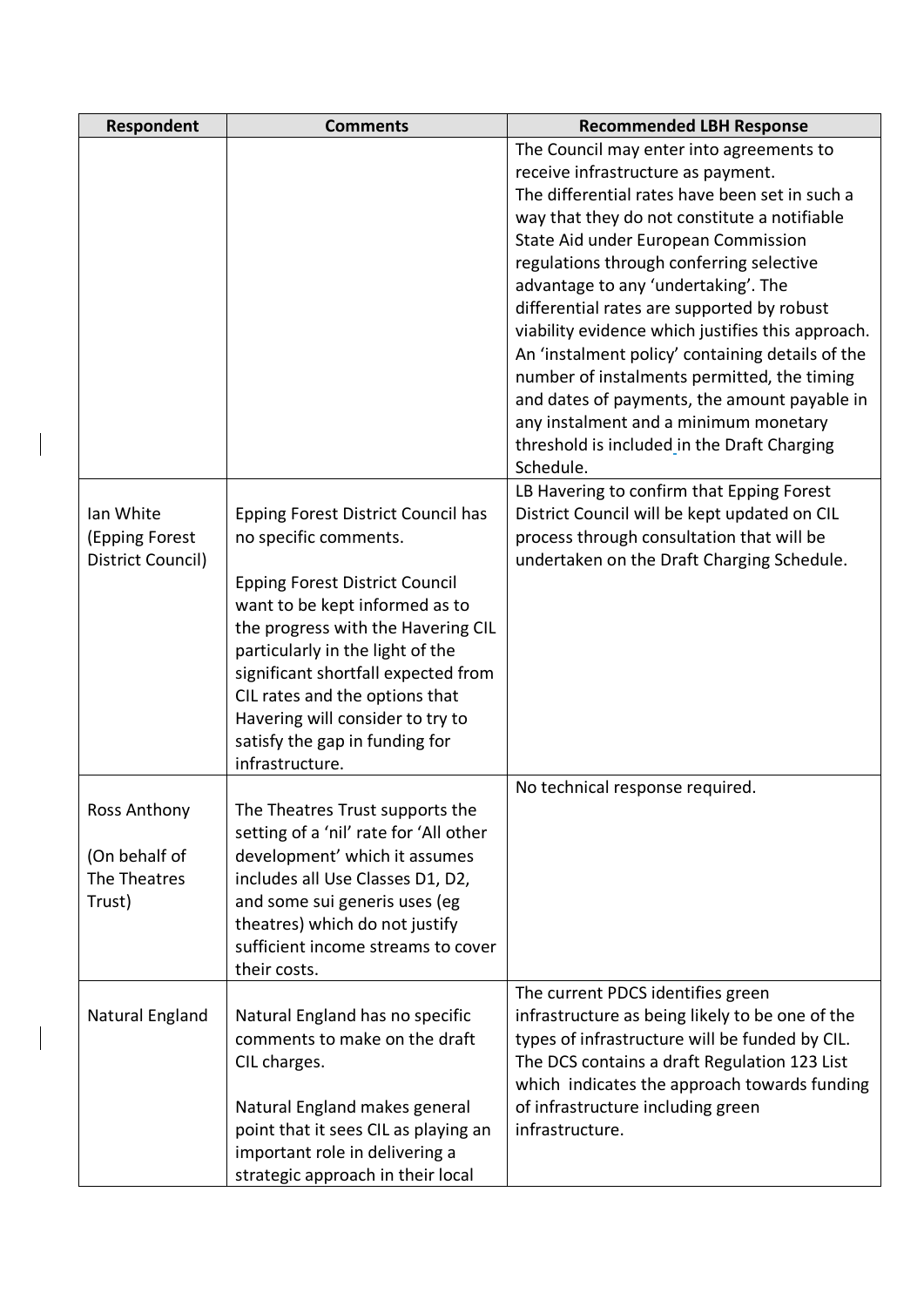| Respondent                                                    | <b>Comments</b>                                                                                                                                                                                                                                                                                                                                                                                                                                                                                                                                                                                                      | <b>Recommended LBH Response</b>                                                                                                                     |
|---------------------------------------------------------------|----------------------------------------------------------------------------------------------------------------------------------------------------------------------------------------------------------------------------------------------------------------------------------------------------------------------------------------------------------------------------------------------------------------------------------------------------------------------------------------------------------------------------------------------------------------------------------------------------------------------|-----------------------------------------------------------------------------------------------------------------------------------------------------|
|                                                               | plans for the creation,<br>enhancement and management of<br>networks of biodiversity and<br>green infrastructure (in line with<br>the National Planning Policy<br>Framework – para. 114)<br>It identifies potential<br>infrastructure requirements such<br>as:                                                                                                                                                                                                                                                                                                                                                       |                                                                                                                                                     |
|                                                               | Access to green space<br>Allotment provision<br>$\bullet$<br>Infrastructure identified in<br>the local Public Rights of<br>Way Improvement Plan<br>Infrastructure identified by<br>$\bullet$<br>Local Nature Partnerships /<br><b>BAP</b> projects<br>Infrastructure identified by<br>any Green Infrastructure<br>Projects<br>Other community<br>$\bullet$<br>infrastructure aspirations<br>Infrastructure identified to<br>$\bullet$<br>deliver climate change<br>mitigation and adaption<br>Infrastructure needed to<br>ensure the Local Plan is<br>compliant with the<br><b>Habitats Regulation</b><br>Assessment |                                                                                                                                                     |
| Daniel Pope<br>(London Borough<br>of Barking and<br>Dagenham) | London Borough of Barking and<br>Dagenham thank Havering Council<br>for the opportunity to comment.<br>London Borough of Barking and<br>Dagenham:                                                                                                                                                                                                                                                                                                                                                                                                                                                                    | In updating the viability evidence and drafting<br>the DCS consideration has been given to the<br>parity of CIL levels of neighbouring authorities. |
|                                                               | has no issue with the<br>proposed charges in the<br>Havering CIL.<br>notes that it will formally<br>$\bullet$<br>Introduce its own CIL in                                                                                                                                                                                                                                                                                                                                                                                                                                                                            |                                                                                                                                                     |

 $\overline{\phantom{a}}$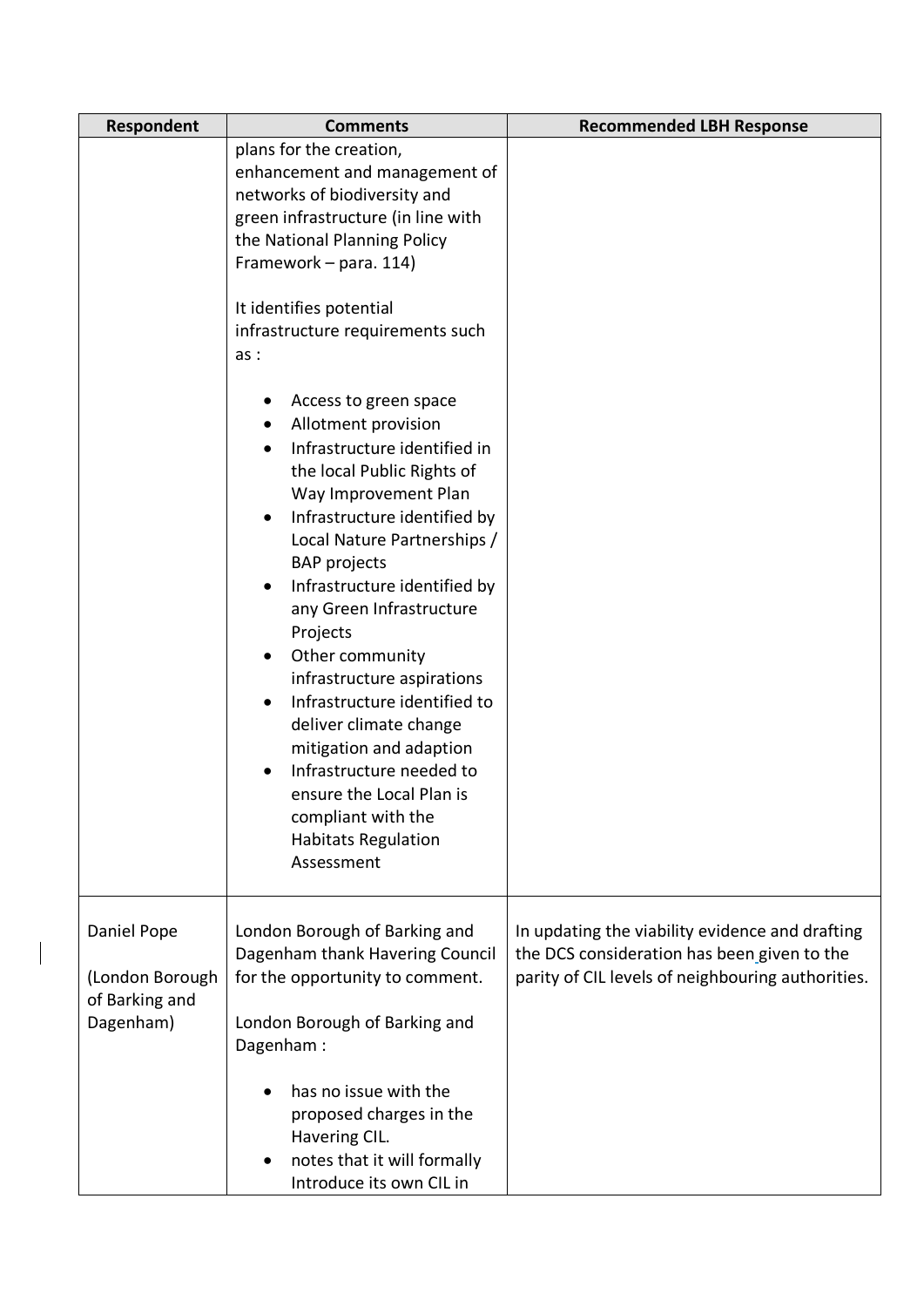| Respondent                                                                                                                     | <b>Comments</b>                                                                                                                                                                                                                                                                                                                                                                                                                                                      | <b>Recommended LBH Response</b>                                                                                                                                                                                                                                                                                                                                                                                                                                                                                                                                                                                                                                                                                                      |
|--------------------------------------------------------------------------------------------------------------------------------|----------------------------------------------------------------------------------------------------------------------------------------------------------------------------------------------------------------------------------------------------------------------------------------------------------------------------------------------------------------------------------------------------------------------------------------------------------------------|--------------------------------------------------------------------------------------------------------------------------------------------------------------------------------------------------------------------------------------------------------------------------------------------------------------------------------------------------------------------------------------------------------------------------------------------------------------------------------------------------------------------------------------------------------------------------------------------------------------------------------------------------------------------------------------------------------------------------------------|
|                                                                                                                                | April 2015 and will review                                                                                                                                                                                                                                                                                                                                                                                                                                           |                                                                                                                                                                                                                                                                                                                                                                                                                                                                                                                                                                                                                                                                                                                                      |
|                                                                                                                                | its charges as part of its                                                                                                                                                                                                                                                                                                                                                                                                                                           |                                                                                                                                                                                                                                                                                                                                                                                                                                                                                                                                                                                                                                                                                                                                      |
|                                                                                                                                | future Local Plan work                                                                                                                                                                                                                                                                                                                                                                                                                                               |                                                                                                                                                                                                                                                                                                                                                                                                                                                                                                                                                                                                                                                                                                                                      |
|                                                                                                                                | because it knows that                                                                                                                                                                                                                                                                                                                                                                                                                                                |                                                                                                                                                                                                                                                                                                                                                                                                                                                                                                                                                                                                                                                                                                                                      |
|                                                                                                                                | viability has improved                                                                                                                                                                                                                                                                                                                                                                                                                                               |                                                                                                                                                                                                                                                                                                                                                                                                                                                                                                                                                                                                                                                                                                                                      |
|                                                                                                                                | recently.                                                                                                                                                                                                                                                                                                                                                                                                                                                            |                                                                                                                                                                                                                                                                                                                                                                                                                                                                                                                                                                                                                                                                                                                                      |
|                                                                                                                                |                                                                                                                                                                                                                                                                                                                                                                                                                                                                      |                                                                                                                                                                                                                                                                                                                                                                                                                                                                                                                                                                                                                                                                                                                                      |
| Mel Barlow -<br>Graham of Dron<br>and Wright                                                                                   | Note that the draft PDCS includes<br>a 'nil' levy for 'all other<br>development' which they assume                                                                                                                                                                                                                                                                                                                                                                   | Community safety facilities are covered by the<br>'nil' levy under all other development.<br>In developing the Regulation 123 list to form                                                                                                                                                                                                                                                                                                                                                                                                                                                                                                                                                                                           |
| Property                                                                                                                       | would encompass community                                                                                                                                                                                                                                                                                                                                                                                                                                            | part of the DCS consideration will be given to                                                                                                                                                                                                                                                                                                                                                                                                                                                                                                                                                                                                                                                                                       |
| Consultants                                                                                                                    | safety facilities including fire                                                                                                                                                                                                                                                                                                                                                                                                                                     | the inclusion of firefighting facilities.                                                                                                                                                                                                                                                                                                                                                                                                                                                                                                                                                                                                                                                                                            |
| (On behalf of<br>London Fire and<br>Emergency<br>Planning<br>Authority)                                                        | stations.<br>Note that all four of Havering's<br>fire stations will need<br>refurbishment (at a likely cost of<br>approximately £1.3m) within the<br>lifespan of the Infrastructure<br>Delivery Plan and want to see fire-<br>fighting facilities be added to the<br>CIL Regulation 123 List.<br>The respondent wishes to be kept<br>informed as to the progress with<br>the Havering CIL including the<br>formal stages such as the Draft<br>Charging Schedule, the | LB Havering to confirm that LFEPA will be kept<br>updated on CIL process through the<br>consultation that will be undertaken on the<br>Draft Charging Schedule.                                                                                                                                                                                                                                                                                                                                                                                                                                                                                                                                                                      |
|                                                                                                                                | Examination and adoption.                                                                                                                                                                                                                                                                                                                                                                                                                                            |                                                                                                                                                                                                                                                                                                                                                                                                                                                                                                                                                                                                                                                                                                                                      |
| Chris Moore of<br>Savills<br>(On behalf of<br>Ellandi LLP<br>owners of the<br>Mercury<br><b>Shopping Centre</b><br>in Romford) | Ellandi own the Mercury Shopping<br>Mall in Romford and have<br>concerns about :<br>Greater clarity is needed<br>on the definition of<br>chargeable retail<br>development<br>The evidence and key<br>٠<br>assumptions used to test<br>the proposed rates for<br>retail development<br>the ability of high density<br>$\bullet$<br>town centre development<br>to support the level of CIL                                                                             | The distinction between the two different<br>retail CIL levels is based on relevant retail<br>typologies for the borough and the viability<br>evidence demonstrates that larger format<br>retail developments (such as supermarkets<br>and retail warehouses) have different viability<br>characteristics which result in a greater degree<br>of viability than other forms of retail<br>development. This will be reviewed as part of<br>the update to the viability evidence. The DCS<br>includes clear definitions of the differential<br>types of chargeable retail development.<br>The viability evidence and the CIL rates levied<br>on retail developments have been_reviewed<br>and will ensure that rates are set at levels |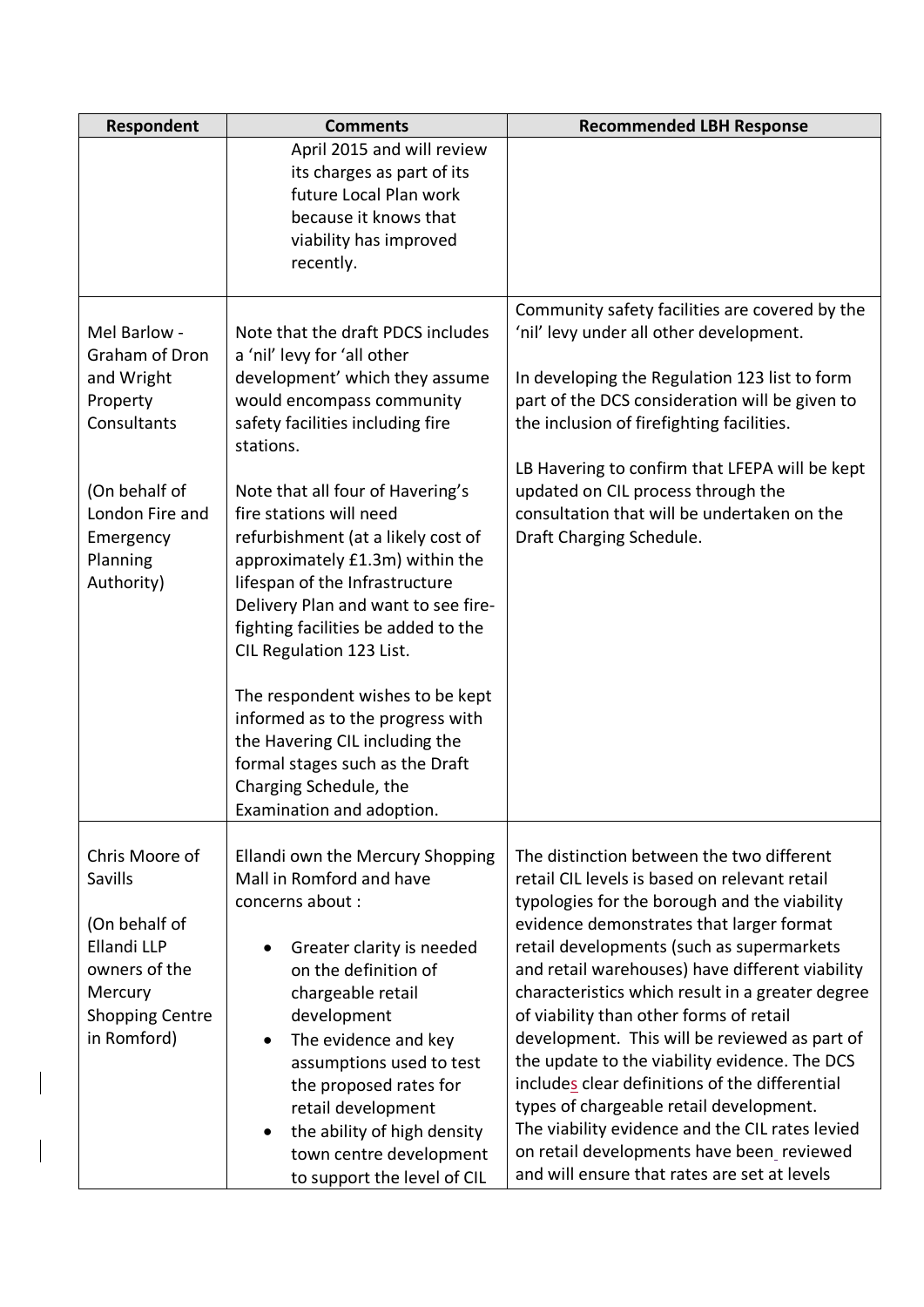| Respondent                                    | <b>Comments</b>                                                                                                                                                                                                                                                                                                                                   | <b>Recommended LBH Response</b>                                                                                                                                                                                                                                                                                                                                                                                                      |
|-----------------------------------------------|---------------------------------------------------------------------------------------------------------------------------------------------------------------------------------------------------------------------------------------------------------------------------------------------------------------------------------------------------|--------------------------------------------------------------------------------------------------------------------------------------------------------------------------------------------------------------------------------------------------------------------------------------------------------------------------------------------------------------------------------------------------------------------------------------|
|                                               | proposed and the<br>approach to affordable<br>housing within the viability<br>modelling<br>the scenario testing<br>$\bullet$<br>underpinning the CIL and<br>the relevance to the<br>emerging draft Havering<br>Local Plan<br>the absence of a draft<br>$\bullet$<br>Regulation 123 list (as they<br>say is required by latest CIL<br>Regulations) | which strike an appropriate balance between<br>funding necessary infrastructure to support<br>the development coming forward and not<br>putting development envisaged by the Local<br>Plan at risk, as required by the CIL regulations.<br>All assumptions and inputs to the viability<br>evidence are being reviewed and updated<br>where necessary to reflect current conditions.<br>The DCS contains a draft Regulation 123 List. |
| Peter Heath<br>(Greater London<br>Authority)  | The London Mayor is pleased that<br>the Mayor's CIL has been taken<br>into account in bringing forward<br>the Havering CIL (in line with CIL<br>Regulations.<br>The London Mayor is satisfied that<br>the Havering CIL will not put at                                                                                                            | No technical response required.<br>LB Havering to confirm that GLA will be kept<br>updated on CIL process through the<br>consultation that will be undertaken on the<br>Draft Charging Schedule.                                                                                                                                                                                                                                     |
|                                               | risk objectives and detailed<br>policies in the London Plan.<br>The London Mayor wants to be<br>kept advised about further<br>progress with the Havering CIL<br>including the Examination stage.                                                                                                                                                  |                                                                                                                                                                                                                                                                                                                                                                                                                                      |
| <b>Neil Lees</b><br>(Transport for<br>London) | Transport for London supports the<br>views of the GLA (above). It:<br>welcomes the reference to<br><b>Crossrail and Mayoral CIL</b><br>and suggests that the Draft<br>Charging Schedule should<br>reference the obligation<br>requirements to the<br>Mayor's Crossrail<br><b>Supplementary Planning</b><br>Guidance.                              | The DCS includes reference to the<br>requirements under the Crossrail SPG in<br>relation to current Mayoral CIL and MCIL2.<br>Noted and agreed. No technical response<br>required.<br>No technical response required.                                                                                                                                                                                                                |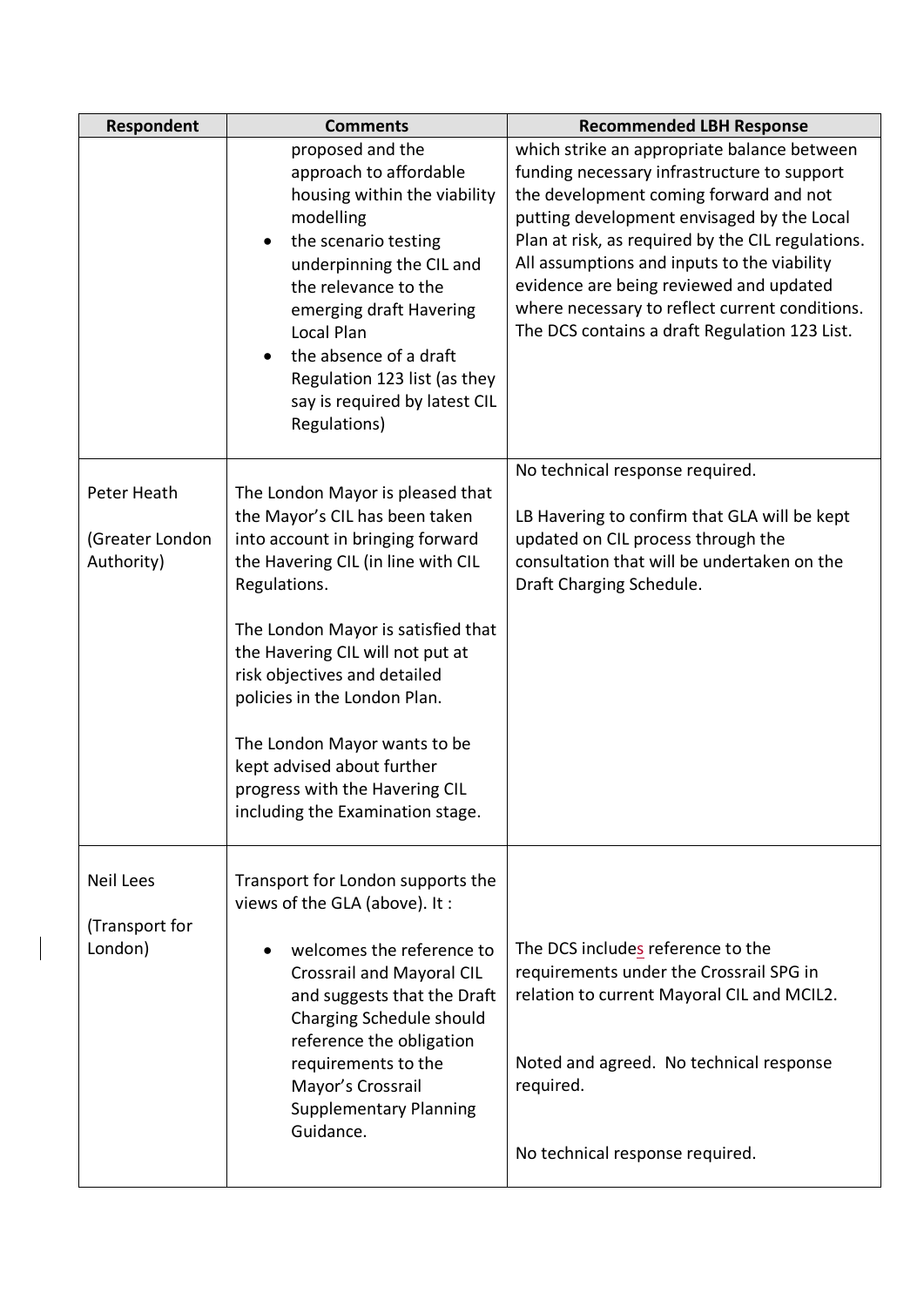| Respondent                 | <b>Comments</b>                                                                                                                                                                                                 | <b>Recommended LBH Response</b>                                                                                                                                                                                                                                                                                                              |
|----------------------------|-----------------------------------------------------------------------------------------------------------------------------------------------------------------------------------------------------------------|----------------------------------------------------------------------------------------------------------------------------------------------------------------------------------------------------------------------------------------------------------------------------------------------------------------------------------------------|
|                            | notes that the residual<br>$\bullet$<br>infrastructure funding gap<br>is identified as £317m and<br>that the anticipated level<br>of development / CIL will<br>make only a modest<br>contribution to this need. | LB Havering will continue to work closely with<br>the Mayor London on planning and transport<br>matters affecting Havering including strategic<br>transport improvements (as identified in the                                                                                                                                               |
|                            | is pleased to see that the<br>$\bullet$<br>need for transport<br>infrastructure is recognised<br>and note the alignment                                                                                         | Havering Local Plan and the Infrastructure<br>Delivery Plan).<br>LB Havering to confirm that TfL will be kept<br>updated on CIL process through the                                                                                                                                                                                          |
|                            | between its own transport<br>aspirations and those of<br>the Council (as set out in<br>the concurrent local plan<br>consultation).                                                                              | consultation that will be undertaken on the<br>Draft Charging Schedule.                                                                                                                                                                                                                                                                      |
|                            | would like to work closely<br>with the Council on<br>developing transport<br>proposals including those<br>to be set out in the draft<br>Regulation 123 list.                                                    |                                                                                                                                                                                                                                                                                                                                              |
|                            | wants to be kept informed<br>of the further progress<br>with the Havering CIL.                                                                                                                                  |                                                                                                                                                                                                                                                                                                                                              |
| Joe Coogan                 | The respondent supports the<br>principle of the CIL proposals and                                                                                                                                               | Noted. No technical response required                                                                                                                                                                                                                                                                                                        |
| (On behalf of<br>Kisharon) | that there is a differential<br>between the areas either side of<br>the A1306 road to reflect lower<br>land value and property costs on<br>the south side of the road.                                          | The PDCS clearly states that LB Havering<br>proposes, at its discretion, to allow the value<br>of land, where the land is transferred to the<br>Council, to be offset against the chargeable<br>amount of CIL. The Council proposes, at its<br>discretion, to enter into agreements for a land<br>payment to discharge part or all of a levy |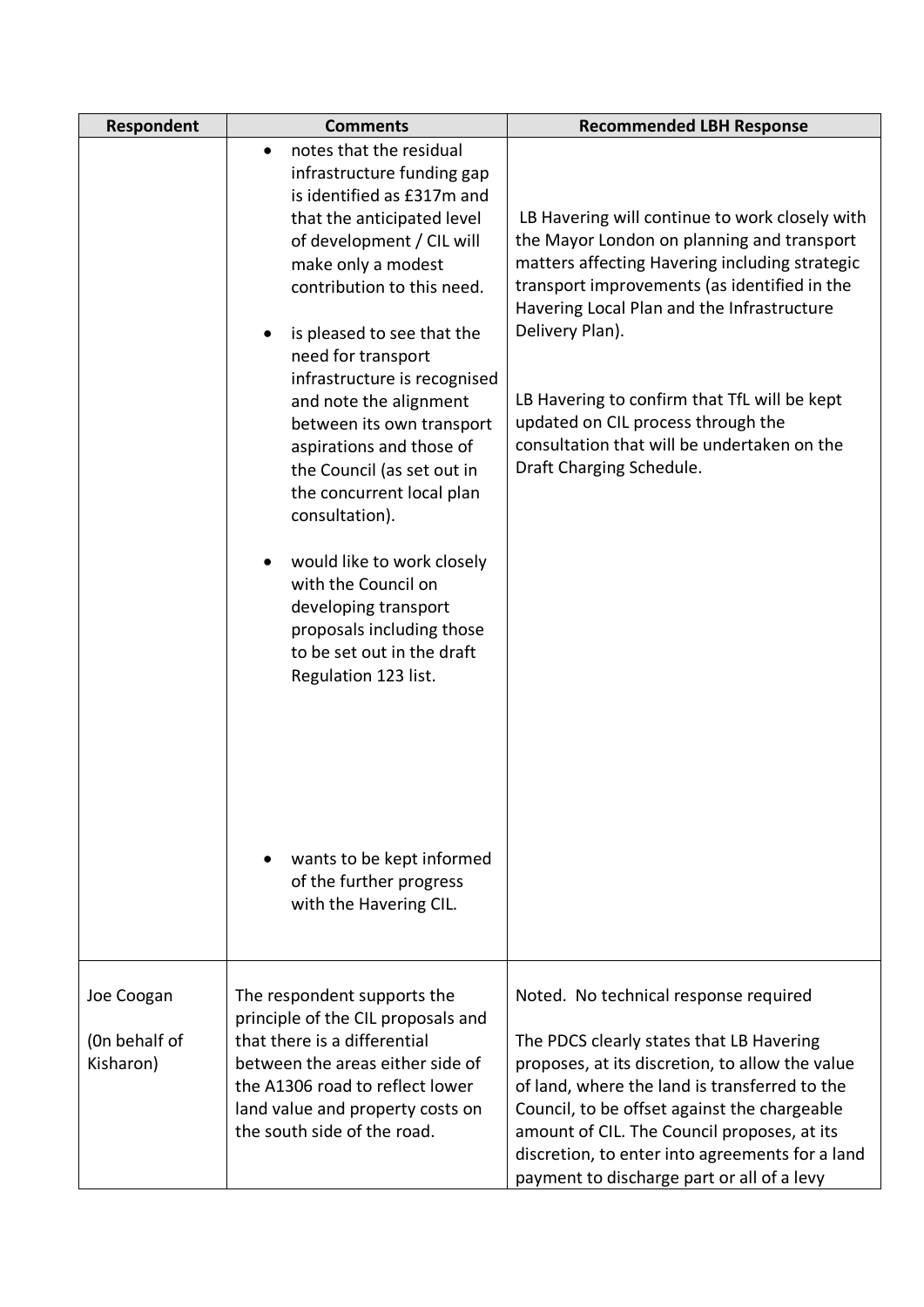| Respondent                                                                              | <b>Comments</b>                                                                                                                                                                                                                                                                                                                                                                                                                                                                                                                                                                       | <b>Recommended LBH Response</b>                                                                                                                                                                                                                                                                                                                               |
|-----------------------------------------------------------------------------------------|---------------------------------------------------------------------------------------------------------------------------------------------------------------------------------------------------------------------------------------------------------------------------------------------------------------------------------------------------------------------------------------------------------------------------------------------------------------------------------------------------------------------------------------------------------------------------------------|---------------------------------------------------------------------------------------------------------------------------------------------------------------------------------------------------------------------------------------------------------------------------------------------------------------------------------------------------------------|
|                                                                                         | The respondent supports the<br>option for discretion in the<br>implementation of the Havering<br>CIL and suggests that the transfer<br>of land to the Council to offset CIL<br>charges may assist the Council in<br>fulfilling its statutory duties and<br>meeting local needs.                                                                                                                                                                                                                                                                                                       | liability. The value of land acquired and<br>infrastructure provided as 'payment in kind'<br>will be determined by the District Valuer (at<br>the cost of the developer).                                                                                                                                                                                     |
| Ziyad Thomas<br>The Planning<br><b>Bureau</b><br>(On behalf of<br>McCarthy and<br>Stone | The Planning Bureau provides<br>evidence on the viability of<br>retirement housing, both<br>extracare and sheltered housing<br>to assist with viability appraisal<br>where no locally specific<br>information is available.<br>The PB supports bespoke viability<br>appraisals of residential<br>development, specifically<br>retirement housing.<br>The viability appraisal should<br>include specific case studies of<br>retirement housing in order to<br>justify any specific CIL rates. CIL<br>has a more significant impact n<br>retirement housing than on<br>general housing. | The update of the viability evidence has taken<br>these comments into consideration and<br>accordingly include additional testing in in<br>relation to the proposed CIL rates for private<br>care/retirement housing<br>development.                                                                                                                          |
| Shumana<br>Rahman of<br><b>Highways</b><br>England                                      | Highways England do not agree<br>with the Evidence Base Report<br>(Table 1.1) that funding for<br>motorways and trunk roads comes<br>from Central Government and is,<br>therefore, excluded from the CIL<br>assessment.                                                                                                                                                                                                                                                                                                                                                               | The IDP and CIL infrastructure evidence<br>reflects the division of responsibilities between<br>London Highways England who are responsible<br>for motorways and TfL for other strategic<br>roads, ie. trunk, roads.<br>There is no effect on the CIL assessment as<br>LBH's CIL would not be expected to pay for<br>strategic roads.<br>No relevance to CIL. |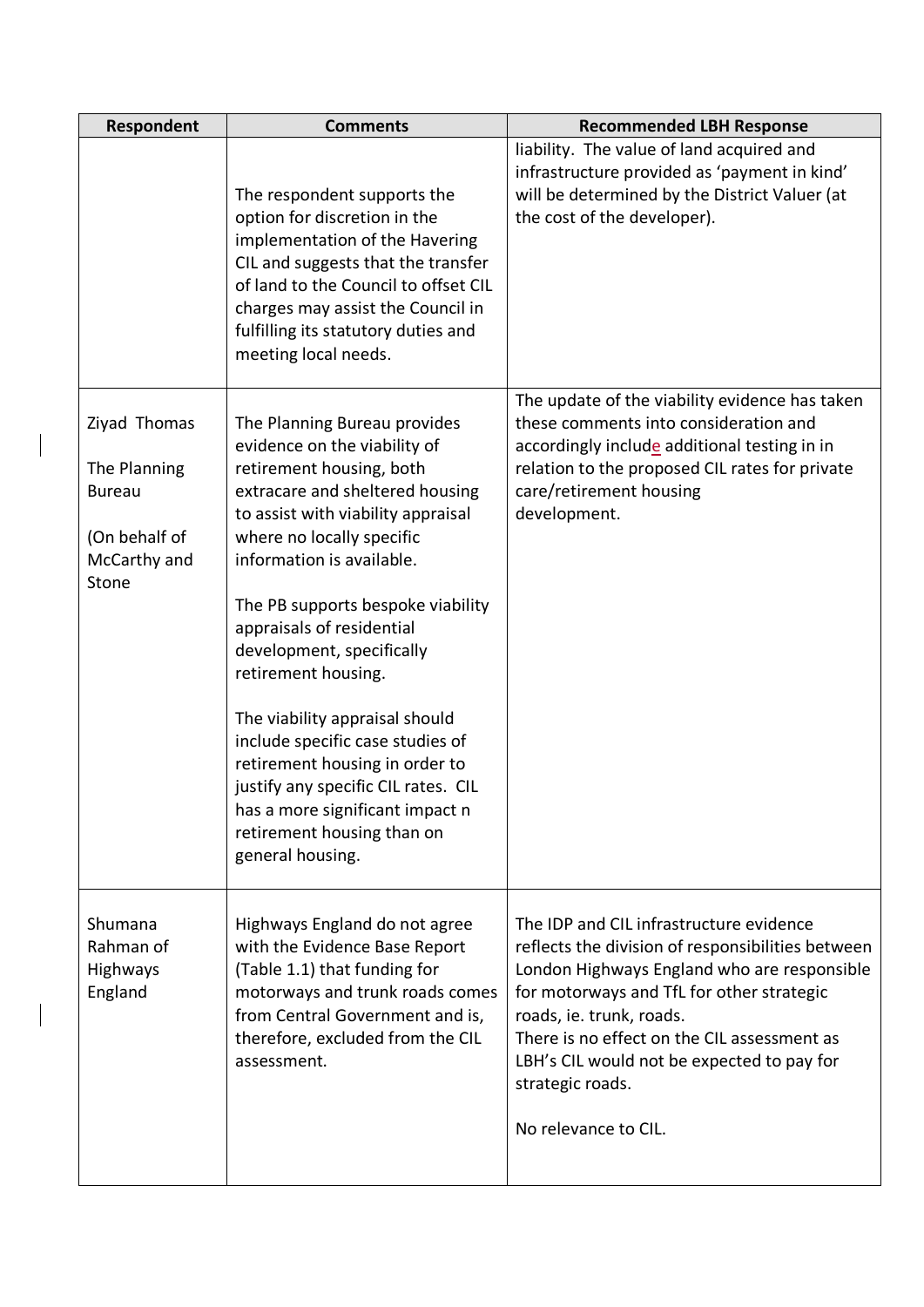| Respondent                          | <b>Comments</b>                                                                                                                                                                                                                                                                                                                                                            | <b>Recommended LBH Response</b>                                                                                                                                                                                                                                                                                                                                                                                                                                                                                                                                  |
|-------------------------------------|----------------------------------------------------------------------------------------------------------------------------------------------------------------------------------------------------------------------------------------------------------------------------------------------------------------------------------------------------------------------------|------------------------------------------------------------------------------------------------------------------------------------------------------------------------------------------------------------------------------------------------------------------------------------------------------------------------------------------------------------------------------------------------------------------------------------------------------------------------------------------------------------------------------------------------------------------|
|                                     | Highways England wants Havering<br>to prepare an evidence based<br>transport assessment that<br>considers the cumulative impact<br>of the Local Plan on the Strategic<br>Road Network.                                                                                                                                                                                     |                                                                                                                                                                                                                                                                                                                                                                                                                                                                                                                                                                  |
| <b>Comments from</b><br>individuals | <b>Comments</b>                                                                                                                                                                                                                                                                                                                                                            |                                                                                                                                                                                                                                                                                                                                                                                                                                                                                                                                                                  |
|                                     | The resident cites the example of<br>Oldchurch Hospital<br>redevelopment where he says<br>there has been no investment in<br>infrastructure to support new<br>residents. Access to the town<br>centre is highlighted as a<br>particular problem.<br>The proposals fill the resident with<br>no confidence as to the Council's<br>ability to provide new<br>infrastructure. | The specific purpose of CIL is to help fund a<br>wide range of infrastructure to support<br>development. The development of the<br>Regulation 123 list as part of the DCS will allow<br>LB Havering to ahead for infrastructure<br>delivery more effectively and will help ensure<br>that scarce resources are used effectively and<br>efficiently.<br>The Council is currently (2018) progressing<br>work with Transport for London which is<br>aimed at improving access into the Town<br>Centre and this is reflected in the<br>Infrastructure Delivery Plan. |
|                                     | The resident supports the<br>introduction of CIL to replace<br>pooling contributions from several<br>developments by means of<br>Section 106 agreements.                                                                                                                                                                                                                   | No technical response required.                                                                                                                                                                                                                                                                                                                                                                                                                                                                                                                                  |
|                                     | The resident supports the<br>proposed CIL.                                                                                                                                                                                                                                                                                                                                 | No technical response required.                                                                                                                                                                                                                                                                                                                                                                                                                                                                                                                                  |
|                                     | He also comments that a new<br>crossing is needed at Waterloo<br>Road linked to the new build at<br>the former Oldchurch Hospital<br>site.                                                                                                                                                                                                                                 | As highlighted above, the Council is currently<br>working with Transport for London on<br>proposals to improve access into the Town<br>Centre from the residential development at<br>the former Oldchurch Hospital site and beyond<br>that to the west of Romford.                                                                                                                                                                                                                                                                                               |